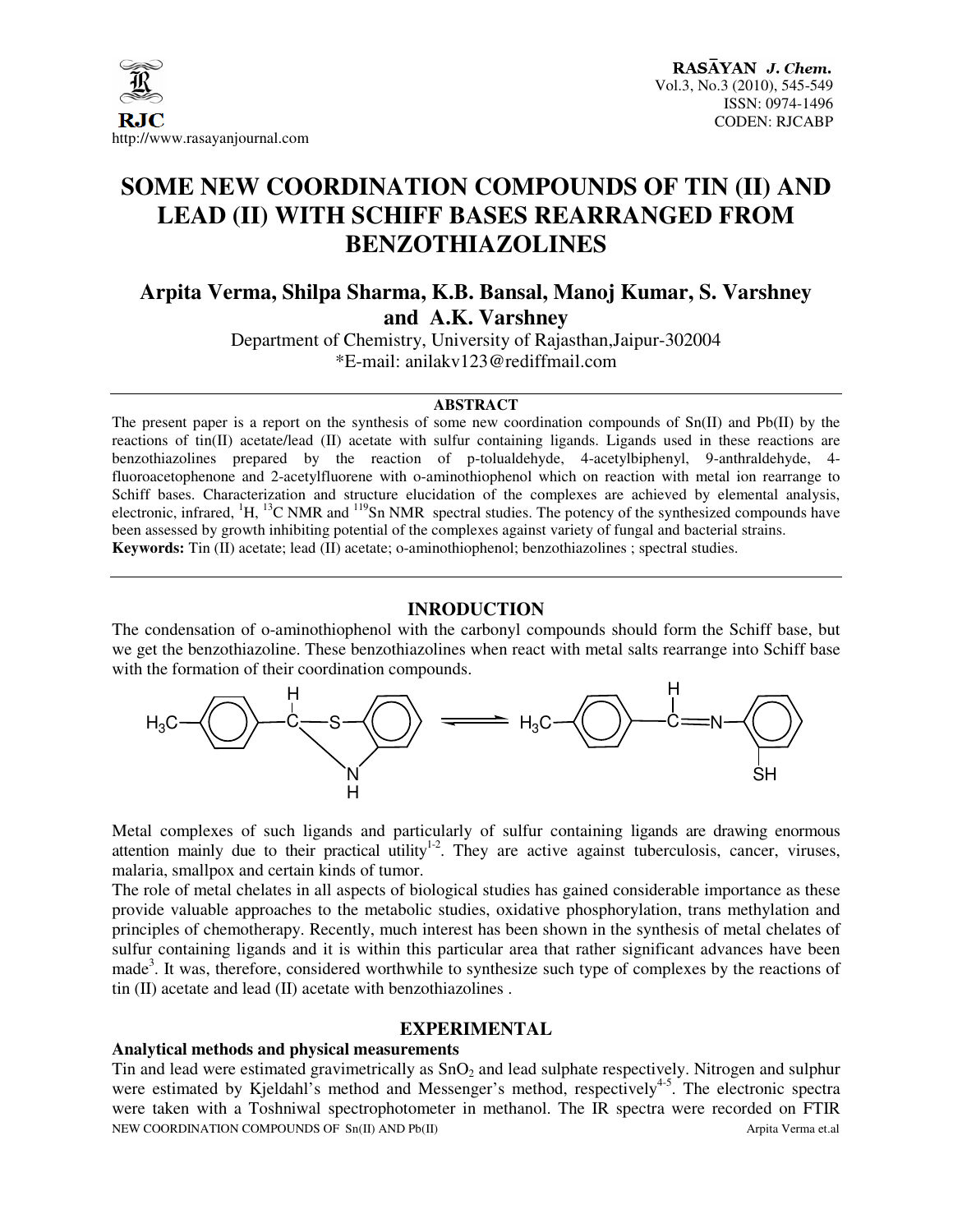spectrophotometer using a model A-8400S, Shimadzu in KBr pellets.  ${}^{1}H$  and  ${}^{13}C$  NMR spectra were recorded on JEOL AL-300.

#### **Synthesis of ligands**

All the ligands were prepared by the condensation of aldehydes / ketones viz. p-tolualdehyde, 4-acetyl biphenyl, 9-anthraldehyde, 4-fluoroacetophenone and 2-acetyl fluorene with o-aminothiophenol in 1 : 1 molar ratio using absolute alcohol as the reaction medium.

## **Synthesis of tin (II) and lead (II) complexes**

Tin (II) complexes were synthesized by the reaction of tin (II) acetate and benzothiazolines in 1:2 molar ratios in dry methanol as reaction medium. The resulting solution was stirred on magnetic stirrer for about two hours. The solvent was removed under reduced pressure and the product was finally dried in vacuo at 40-50°C. The physical properties and analytical data are recorded in Table-1

#### **Biological activity**

The antimicrobial activity of ligands and their corresponding tin (II) and lead (II) complexes are tested against fungi and bacteria (R.phaseoli*, F. oxysporum, S. aureus, E. coli*, *P.fluorescens etc*.). The results also show that the resulting products are lipophilic in nature. The complexes are found to possess higher activity than ligands. The results of these studies show that the metal complexes are more active

than the ligands and the data are recorded in Table-5.The fungitoxicity of the compounds increase with increase in concentration.

# **RESULTS AND DISCUSSION**

The reactions of tin (II) acetate and lead (II) acetate with benzothiazolines in 1:2 molar ratio proceed in following manner :

1. Sn(CH<sub>3</sub>COO)<sub>2</sub> + C<sub>28</sub>H<sub>26</sub> 
$$
\overbrace{S}
$$
  $\frac{1:2}{\text{Molar ratio}}$  Sn(C<sub>28</sub>H<sub>24</sub>  $\overbrace{N}$ ) + 2CH<sub>3</sub>COOH  
2. Pb(CH<sub>3</sub>COO)<sub>2</sub> + C<sub>28</sub>H<sub>26</sub>  $\overbrace{S}$   $\frac{1:2}{\text{Molar ratio}}$  Pb(C<sub>28</sub>H<sub>24</sub>  $\overbrace{N}$ ) + 2CH<sub>3</sub>COOH

Where  $\overrightarrow{N}$  S represents the donor sets of ligands.

# **Electronic spectra**

The electronic spectra of the ligands exhibit two bands near 250 nm and 315 nm consistent with the typical spectrum of a benzothiazoline (cyclic form) moiety<sup>6-7</sup>. These bands may be attributed to the  $\phi$ - $\phi^*$ and  $\pi \rightarrow \pi^*$  benzenoid transitions. In the corresponding tin (II) complexes, an additional band around 410 nm due to n→π<sup>\*</sup> transition of the azomethine group is also observed. The formation of this new band may be due to the isomerization of benzothiozoline in to Schiff bases.

# **Infrared spectra**

In the solid state IR spectra of benzothiazoline,the presence of a strong and broad band due to *v*NH group in the region  $3300-3100$  cm<sup>-1</sup> and absence of *vSH* at ~  $2500-2600$  cm<sup>-1</sup> is indicative of the benzothiazoline rather than the Schiff-base structure .A new band at  $1605 \text{ cm}^{-1}$  is observed in the spectra of metal complexes due to the presence of  $v(C=N)$  vibrations. The appearance of this band suggests that the complexes are metal Schiff base derivatives as the benzothiazoline ring rearranges to give the Schiffbase derivatives in the presence of metal ion.The data are given in Table-2.

# **<sup>1</sup>H NMR spectra**

The proton magnetic resonance spectra of benzothiazolines show the N–H proton signals at  $\delta$  5.8 ppm which disappear on complexation, indicating that the rearrangement of benzothiazoline form to the Schiff base form has occurred. The ligand shows a complex multiplet in the region  $\delta$  7.40-6.40 ppm for the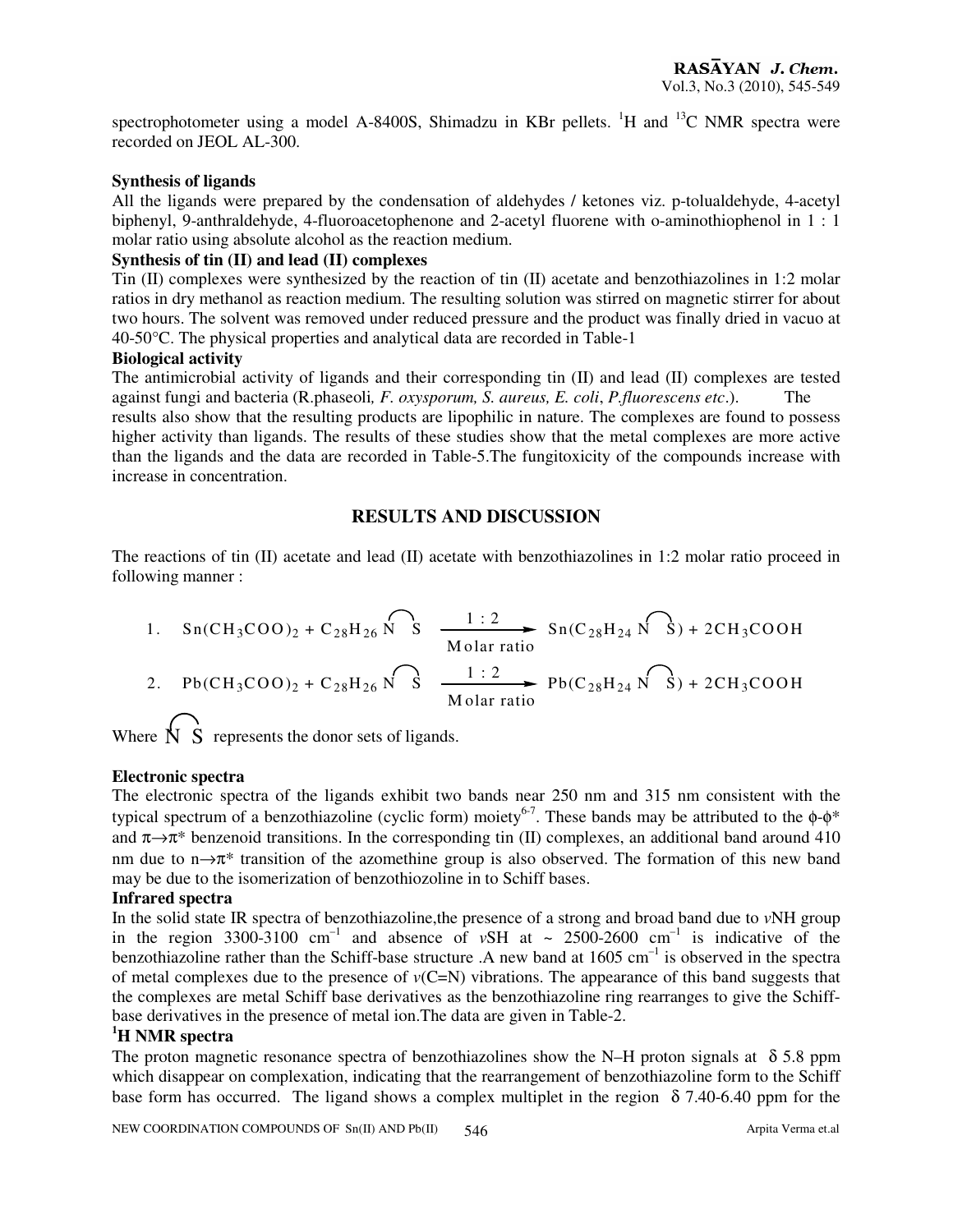benzene protons and these remains at almost the same position in the spectra of complexes. The data are given in Table-3.

# **<sup>13</sup>C NMR spectra**

The <sup>13</sup>C NMR spectra of ligands and their corresponding tin (II) and lead (II) complexes have been recorded in Table-4. The considerable shifts in position of carbons attached with sulfur and nitrogen clearly indicate the deprotonation of SH group and coordination of azomethine nitrogen to metal atom.The data are given in Table-4.

# **ACKNOWLEDGEMENTS**

Authors are thankful to the Head, Department of Chemistry, University of Rajasthan, Jaipur for providing laboratory facilities and constant encouragement. Shilpa Sharma and Manoj Kumar are thankful to CSIR New Delhi for providing financial assistance. AKV and SV are thankful to UGC, Bhopal for providing financial assistance.

#### **REFERENCES**

- 1. C.Zhu , and T.Akiyama, *Org. Lett.*, **11(18)**, 4180(2009).
- 2. A.E.Graminha, C.Rodrigues, A.A.Batista, L.R.Teixeira, E.S.Fagundes, and H.Beraldo, *Spectrochimica Acta Part A*, **69**, 1073(2008).
- 3. H.Bujdakova, and M.Mackova, *Int. J. Antimicrob. Agents*, **4**, 303(1994).
- 4. D.L.Klayman, J.F.Bartosevich ,T.S. Griffin , C.J.Mason , and J.P.Scovill , *J. Med. Chem*., **22,** 855(1979).
- 5. M.Niang , R.F.Rosenbusch ,J.L.Virella, and M.LKaeberle*,.* ,*J.Vet.Diagn Invest*, **11**,34(1999).
- 6. H.J.Pi ,H. Liu , W.Du , and W.P. Deng *Tetrahedron Letters*, **50**, 4529(2009).
- 7. M.Sharma , H.L.Singh , S.Varshney , P.Sharma , and A.K. Varshney *Phosphorus, Sulfur and Silicon*, **178**, 811(2003).
- 8. A.K.Varshney , S.Varshney , M.Sharma , and H.L.Singh *Phosphorus, Sulfur and Silicon*, **161**, 163(2000).
- 9. M.Agrawal , J.P.Tandon , and R.C.Mehrotra *Synth. React. Inorg. Met.-Org. Chem*., **10(1)**, 9(1980) .
- 10. W.Dansithong, S.Paul ,T.Mitsumoto, S.Saruhashi, and T. Shinozawa ,*Cancel Letters,***164(2)**,169(2001)
- 11. Y.S.Park,Y.G.Kim,J.C.Chang, and D.Y.Kim*, Korean Biochem. J*.,**26**, 184(1993)



Fig. -1:  $C_{14}H_{13}NS$  (L<sup>1</sup>H) Fig. -2: Sn.C<sub>28</sub>H<sub>24</sub>NS

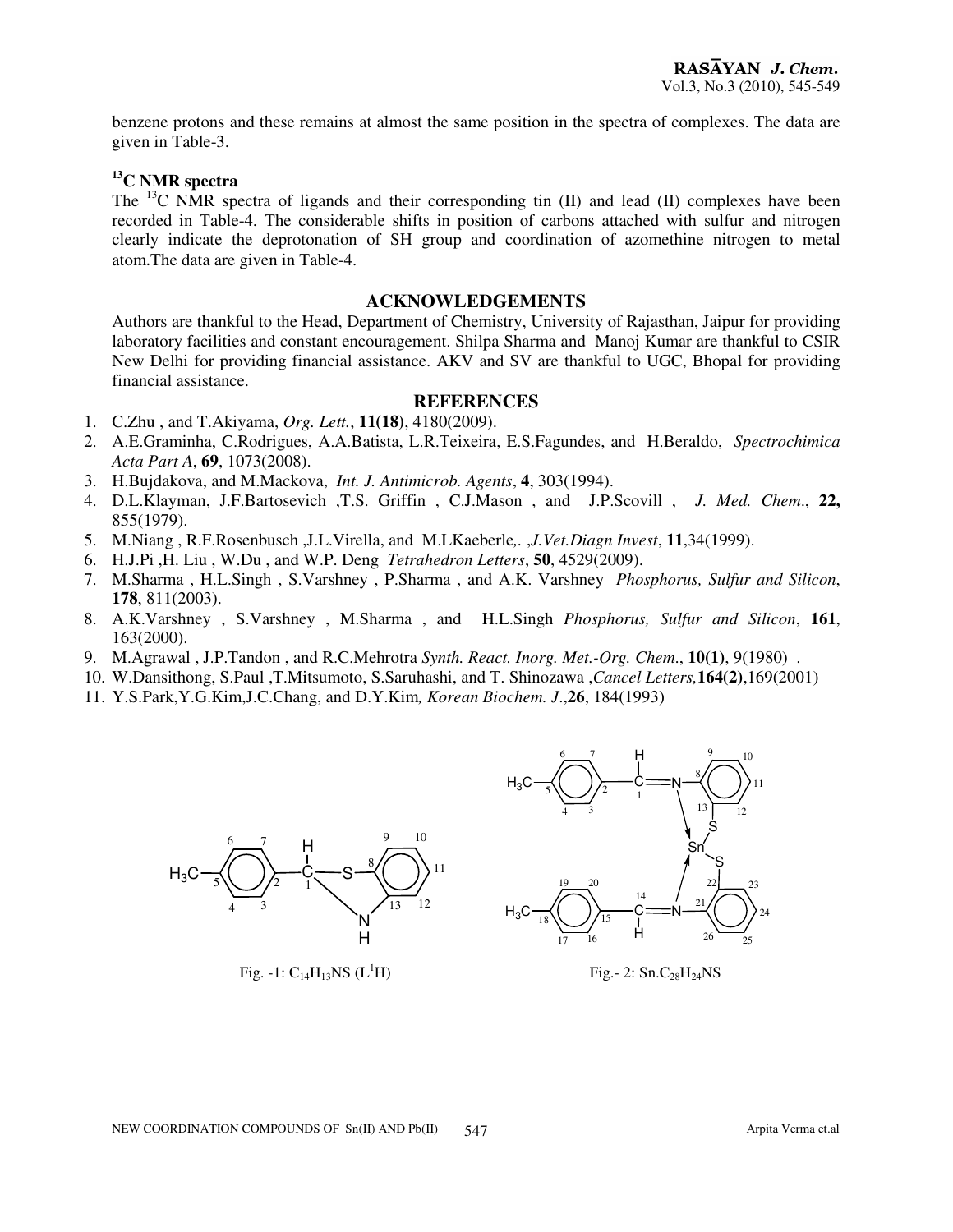

Table -1: Reactions of tin (II) acetate and lead (II) acetate with benzothiazolines.

| S.<br>No.        | Compounds       | Ligands           | Molar<br>ratio | Product colour<br>$&$ state            | Melting<br>point | Analysis: Found (Calcd.)<br>$\%$ |        |         | Molecular<br>weight: |
|------------------|-----------------|-------------------|----------------|----------------------------------------|------------------|----------------------------------|--------|---------|----------------------|
|                  |                 |                   |                |                                        | $({}^{\circ}C)$  | Pb/Sn                            | N      | S       | Found                |
|                  |                 |                   |                |                                        |                  |                                  |        |         | (Calcd.)             |
| 1.               | $Sn(CH_3COO)_2$ | $C_{14}H_{13}NS$  | 1:2            | $Sn(C_{28}H_{24}NS)$                   | 195°             | 19.57                            | 4.88   | 10.10   | 561.33               |
|                  |                 |                   |                | Yellowish                              |                  | (20.77)                          | (4.90) | (11.22) | (571.31)             |
|                  |                 |                   |                | cream solid                            |                  |                                  |        |         |                      |
| 2.               | $Sn(CH_3COO)_2$ | $C_{20}H_{17}NS$  | 1:2            | $Sn(C_{40}H_{32}NS)$                   | $105^\circ$      | 15.20                            | 3.75   | 8.80    | 703.52               |
|                  |                 |                   |                | Yellow solid                           |                  | (16.40)                          | (3.87) | (8.86)  | (723.51)             |
| 3.               | $Sn(CH_3COO)_2$ | $C_{21}H_{15}NS$  | 1:2            | $Sn(C_{42}H_{28}NS)$                   | $115^\circ$      | 15.56                            | 3.66   | 8.30    | 743.30               |
|                  |                 |                   |                | Yellow solid                           |                  | (15.96)                          | (3.76) | (8.62)  | (743.49)             |
| 4.               | $Sn(CH_3COO)_2$ | $C_{14}H_{12}NSF$ | 1:2            | $Sn(C_{28}H_{22}NSF)$                  | $110^\circ$      | 19.10                            | 4.40   | 10.25   | 607.10               |
|                  |                 |                   |                | Yellow solid                           |                  | (19.54)                          | (4.61) | (10.55) | (607.29)             |
| 5.               | $Sn(CH_3COO)$   | $C_{21}H_{15}NS$  | 1:2            | Sn(C <sub>42</sub> H <sub>28</sub> NS) | $110^{\circ}$    | 15.70                            | 3.56   | 8.31    | 743.20               |
|                  |                 |                   |                | Cream solid                            |                  | (15.96)                          | (3.76) | (8.62)  | (743.49)             |
| 6.               | $Pb(CH_3COO)_2$ | $C_{14}H_{13}NS$  | 1:2            | Pb $(C_{28}H_{24}NS)$                  | $145^\circ$      | 30.90                            | 3.99   | 9.70    | 654.82               |
|                  |                 |                   |                | Yellow solid                           |                  | (31.40)                          | (4.24) | (9.71)  | (659.81)             |
| $\overline{7}$ . | $Pb(CH_3COO)$   | $C_{20}H_{17}NS$  | 1:2            | Pb $(C_{40}H_{32}NS)$                  | $90^{\circ}$     | 25.01                            | 2.98   | 7.08    | 802.10               |
|                  |                 |                   |                | Cream solid                            |                  | (25.51)                          | (3.44) | (7.89)  | (812.01)             |
| 8.               | $Pb(CH_3COO)$   | $C_{21}H_{15}NS$  | 1:2            | Pb $(C_{42}H_{28}NS)$                  | $118^\circ$      | 24.40                            | 3.26   | 7.40    | 831.80               |
|                  |                 |                   |                | Yellow solid                           |                  | (24.90)                          | (3.36) | (7.70)  | (831.99)             |
| 9.               | $Pb(CH_3COO)_2$ | $C_{14}H_{12}NSF$ | 1:2            | Pb $(C_{28}H_{22}NSF)$                 | 113°             | 29.56                            | 3.91   | 8.92    | 695.50               |
|                  |                 |                   |                | Yellow solid                           |                  | (29.77)                          | (4.02) | (9.21)  | (695.79)             |

Table-2: Antimicrobial activity of benzothiazolines and their corresponding tin (II) and lead (II) complexes.

| Microorganisms |      | L <sup>1</sup> H |        | Sn.C <sub>28</sub> H <sub>24</sub> NS |        | Pb.C <sub>28</sub> H <sub>24</sub> NS |        | $L^2H$ |        | $Sn.C_{40}H_{32}NS$ |        | $Pb.C_{40}H_{32}NS$ |        |
|----------------|------|------------------|--------|---------------------------------------|--------|---------------------------------------|--------|--------|--------|---------------------|--------|---------------------|--------|
|                |      | 50               | 100    | 50                                    | 100    | 50                                    | 100    | 50     | 100    | 50                  | 100    | 50                  | 100    |
|                |      | ppm              | ppm    | ppm                                   | ppm    | ppm                                   | ppm    | ppm    | ppm    | ppm                 | ppm    | ppm                 | ppm    |
| F.             | IZ.  | 8                | 18     | 12                                    | 22     | 14                                    | 22     | 8      | 14     | 12                  | 18     | 14                  | 18     |
| oxysporum      | (AI) | (0.50)           | (0.69) | (0.75)                                | (0.84) | (0.87)                                | (0.84) | (0.50) | (0.53) | (0.75)              | (0.69) | (0.87)              | (0.69) |
| R.phaseoli     | IZ.  | 6                | 12     | 10                                    | 16     | 12                                    | 16     | 10     | 18     | 10                  | 18     | 10                  | 18     |
|                | (AF  | (0.37)           | (0.50) | (0.62)                                | (0.66) | (0.75)                                | (0.66) | (0.62) | (0.75) | (0.62)              | (0.75) | (0.62)              | (0.75) |
| Р.             | IZ.  | 4                | 12     | 8                                     | 16     | 10                                    | 16     | 14     | 20     | 14                  | 20     | 14                  | 20     |
| fluorescens    | (AI) | (0.25)           | (0.46) | (0.50)                                | (0.61) | (0.62)                                | (0.61) | (0.87) | (0.76) | (0.87)              | (0.76) | (0.87)              | (0.76) |
| E.coli         | IZ   | 8                | 14     | 12                                    | 18     | 14                                    | 18     | 14     | 18     | 18                  | 22     | 16                  | 20     |
|                | (AI) | (0.44)           | (0.53) | (0.66)                                | (0.69) | (0.77)                                | (0.69) | (0.77) | (0.69) | (1.00)              | (0.84) | (0.88)              | (0.76) |
| S. aureus      | IZ.  | 6                | 14     | 10                                    | 18     | 10                                    | 24     | 12     | 24     | 16                  | 28     | 14                  | 26     |
|                | (AI) | (0.42)           | (0.77) | (0.71)                                | (1.00) | (0.71)                                | (1.33) | (0.85) | (1.33) | (1.14)              | (1.55) | (0.87)              | (1.44) |